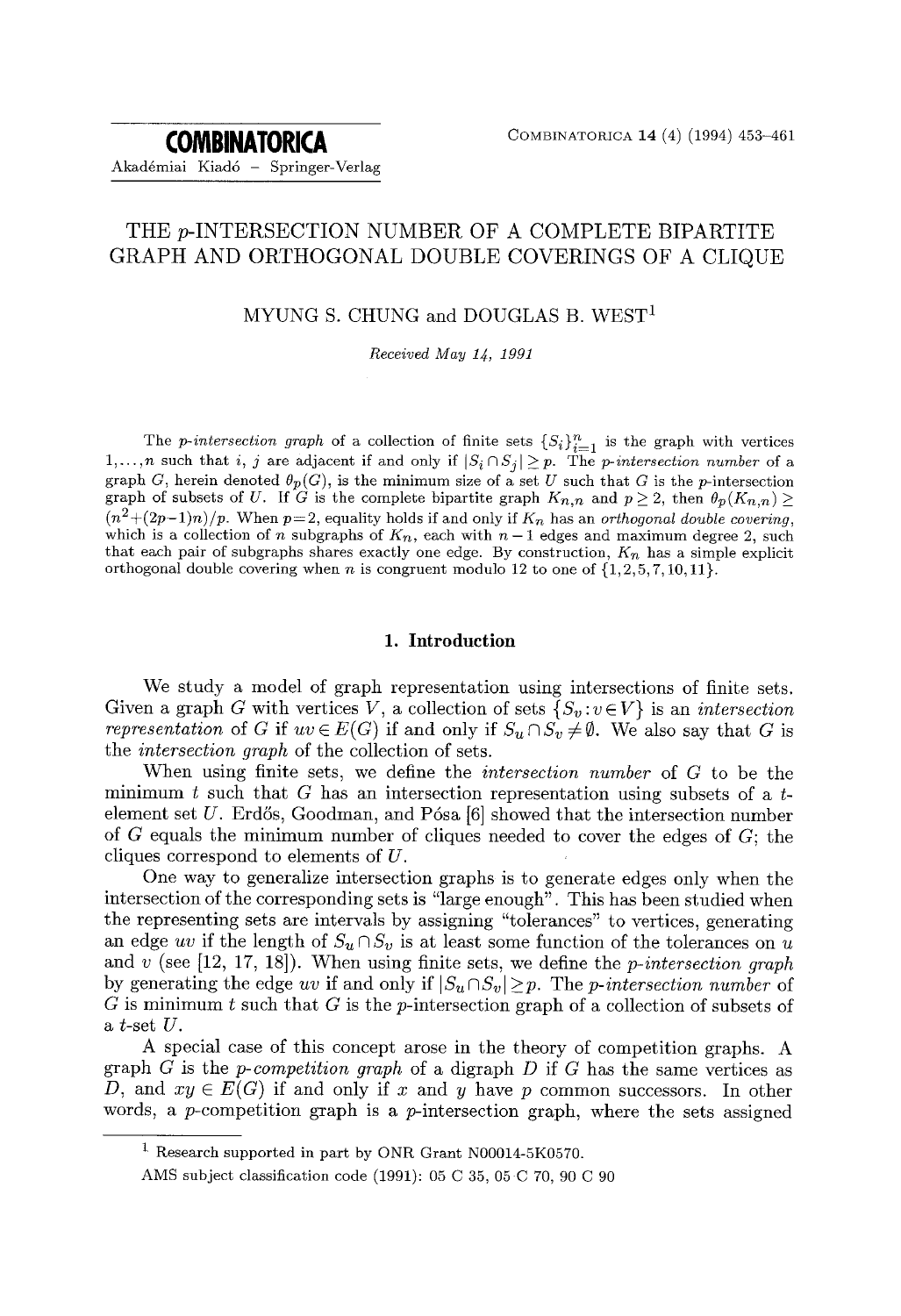are the successor sets (out-neighborhoods) of the vertices of D. The concept of p-intersection graph was introduced in [19] and studied further in [15, 20].

Like the ordinary intersection number, the *p*-intersection number has an equivalent description using a covering problem. For this reason we use the notation  $\theta_p(G)$  for the *p*-intersection number of G. Given a *p*-representation of G, we can associate with each element  $a \in U$  the vertex set  $T(a) = \{v \in V(G) : a \in S_v\}$ . A collection of subsets of  $V(G)$  generates a p-representation of G precisely when vertices are adjacent in  $G$  if and only if they appear in at least  $p$  common sets. We call such a collection of vertex subsets a *p-generator* of G. Since a 1-generator consists of cliques in  $G$ , a p-generator has also been called a "p-edge clique cover" (see [3, 20, 21, 22]); we prefer the term "p-generator" because the vertex sets need not induce cliques when  $p > 1$ . These authors study  $\theta_p(G)$  under the name "*p*-edge clique cover number".

Since sets in a p-generator can be repeated,  $\theta_p(G) \leq p\theta_1(G)$ . Also  $\theta_p(G) \leq$  $\theta_{p-1}(G) + 1$ , as observed in [3], since adding the full vertex set  $V(G)$  to a  $p-1$ generator. Nevertheless,  $\theta_p$  can be smaller that  $\theta_{p-1}$ . The natural problem is to maximize  $\theta_p(G)$  over *n*-vertex graphs. For  $p=1$ , the solution is well-known to be  $\lfloor n^2/4 \rfloor$  [6], achieved by  $K_{\lfloor n/2 \rfloor, \lceil n/2 \rceil}$ . Experimentation suggests that this graph also maximizes  $\theta_p$  for *n*-vertex graphs when  $p > 1$ , or at least achieves the maximum infinitely often for any fixed  $p$ . We pose this as a conjecture. In this paper, we study the value of  $\theta_p(K_{n,n})$ . By using a counting argument and solving the resulting integer program, we prove  $\theta_p(K_{n,n}) \geq (n^2 + (2p-1)n)/p$  when  $p \geq 2$ , which places a lower bound on the maximum p-intersection number for  $2n$ -vertex graphs. Earlier, Jacobson [16] used another counting argument to prove  $\theta_p(K_{n,n}) \geq \Omega(n^{1.25})$ . More recently, Füredi  $[9]$  used a result of Frankl and Rödl  $[7]$  (described also in  $[8, p. 190]$ ) to prove that the lower bound of  $(n^2 + (2p-1)n)/p$  is asymptotically best possible for  $\theta_p(K_{n,n})$ . This was proved independently by Eaton, Gould, and Rödl in [5].

Achieving the lower bound exactly for  $p = 2$  is equivalent to a graph design problem of independent interest. An *orthogonal double covering* of  $K_n$  is a collection of n subgraphs of  $K_n$ , each with  $n-1$  edges and maximum degree 2, such that each pair of subgraphs shares exactly one edge. In such a configuration, every edge must appear in exactly two subgraphs. We prove that  $\theta_2(K_{n,n}) = (n^2+3n)/2$  if and only if  $K_n$  has an orthogonal double covering. Orthogonal double coverings of  $K_n$  have independently been studied under the name "self-orthogonal 0,2-factorizations of  $2K_n$ "; see [1] for a survey on this and related topics. Various papers contain orthogonal double coverings with special additional properties. For example, [13, 14] contain constructions of orthogonal double coverings in which each subgraph is a cycle of length  $n-1$  plus an isolated vertex, for special values of n. In [4], each subgraph was required to be a union of disjoint cliques; here the terminology and motivation was much different, and the maximum degree condition was not imposed. For  $n\equiv 1 \mod 3$ , [4] requested orthogonal double coverings in which each subgraph is a collection of disjoint triangles plus one isolated vertex. Solutions when  $n\equiv 1,4$  mod 12 were constructed in [4]. This cannot be done when  $n=10$  [23], but otherwise the cases  $n = 7$ , 10 mod 12 were solved independently in [2] and [10].

In the less restrictive setting of maximum degree 2 (not necessarily nearspanning cycles or triangles), we obtain simple constructions for infinite classes of values. When  $n$  is congruent mod 12 to one of 1, 2, 5, 7, 10, 11, we construct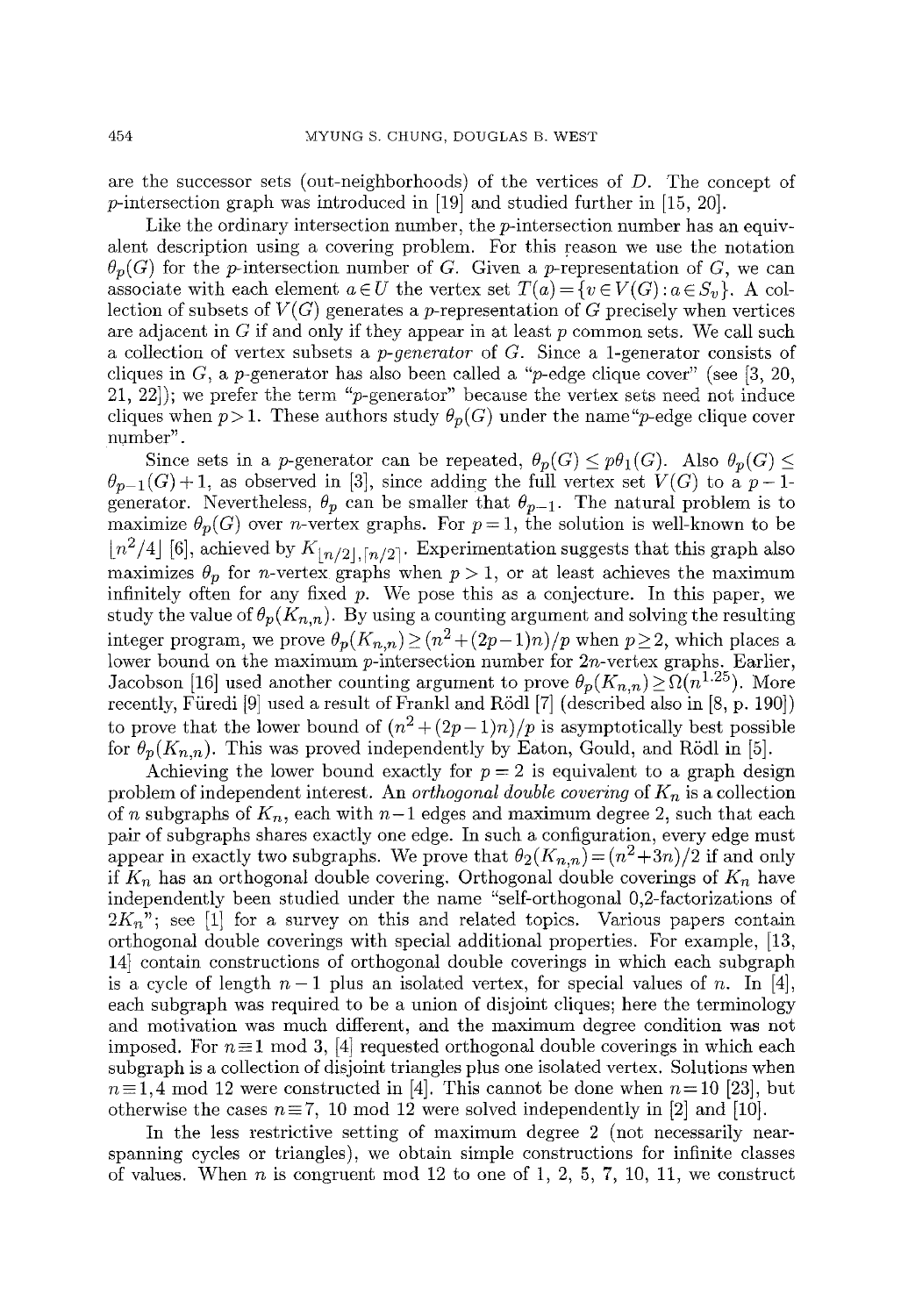an explicit cyclically invariant orthogonal double covering of  $K_n$ , thus proving that  $\theta_2(K_{n,n}) = (n^2+3n)/2$  for these values. Very recently, Ganter, Gronau, and Mullin [11] solved the problem for all values of n. Using known results in design theory plus a few ad hoe examples, they obtained orthogonal double covers in which each subgraph consists of an isolated vertex and a union of disjoint cycles; except for  $n \in \{2, 3, 8\}$ , they obtain constructions using cycles of length at most 5.

Concerning larger  $p$ , we present just two special constructions that achieve equality in the linear programming bound, for  $(p,n) = (3,7)$  and  $(p,n) = (4,13)$ . These may generalize when  $n = p^2 - p + 1$  and there is a projective plane of order  $p-1$ .

### 2. The lower bound

Consider  $G=K_{m,n}$  with partite sets X, Y. Let T be a vertex subset appearing in a p-generator of  $K_{m,n}$ , and suppose that T consists of r vertices in X and s vertices in Y. Among the  $\binom{r+s}{2}$  pairs of vertices in T, there are rs good pairs (corresponding to edges of G) and  $\binom{r}{2} + \binom{s}{2}$  bad pairs (corresponding to edges of  $\overline{G}$ ). When we sum this over all subsets in a p-generator, we must have at least pmn good pairs and at most  $(p-1)((\binom{m}{2} + \binom{n}{2}))$  bad pairs. Note that if T has  $k=$  $r + s$  vertices, then the number of good pairs is maximized and the number of bad pairs is minimized simultaneously when  $r = |k/2|$ . Because the argument leads to an optimal bound when  $m = n$  (for  $p = 2$ ) and because our primary interest is the lower bound on the maximal value of  $\theta_p$  for graphs of fixed order, we henceforth discuss only  $K_{n,n}$ .

# **Theorem 1.** If  $p \geq 2$ , then  $\theta_p(K_{n,n}) \geq (n^2 + (2p-1)n)/p$ .

**Proof.** For  $k \geq 2$ , let  $y_k$  be the number of vertex subsets of size k in some fixed pgenerator of  $K_{n,n}$ . Using the constraints described above, we obtain a lower bound on  $\sum y_k$  by bounding the following linear programming problem: over nonnegative variables  $\{y_k\}$ , minimize  $\sum y_k$  subject to

(1) 
$$
\sum y_k \left[ \binom{\lfloor k/2 \rfloor}{2} + \binom{\lceil k/2 \rceil}{2} \right] \le 2(p-1)\binom{n}{2},
$$

(2) 
$$
\sum y_k \lfloor k^2/4 \rfloor \geq pn^2.
$$

Let  $\alpha_k = {\binom{\lfloor \kappa/2 \rfloor}{2}} + {\binom{\lfloor \kappa/2 \rfloor}{2}}$  and  $\beta_k = \lfloor k^2/4 \rfloor$ .

Our linear minimization problem is phrased in a canonical form: minimize  $y \cdot b$  such that  $yA \geq c$  and  $\{y_i\} \geq 0$ . For such a problem, there is a canonical dual maximization problem: maximize  $c \cdot x$  such that  $Ax \leq b$  and  $\{x_i\} \geq 0$ . If y, x are both feasible solutions to their respective problems, then we have  $yb \ge yAx \ge cx$ . Hence  $\theta_p(K_{n,n}) \geq z$  is implied by any feasible solution to the dual that has value z. We present such a solution.

In our problem, b is a column vector of 1's, and  $c = (- (p-1)n(n-1), pn^2)$ . The dual problem has two variables  $x_1, x_2$  corresponding to the constrains (1) and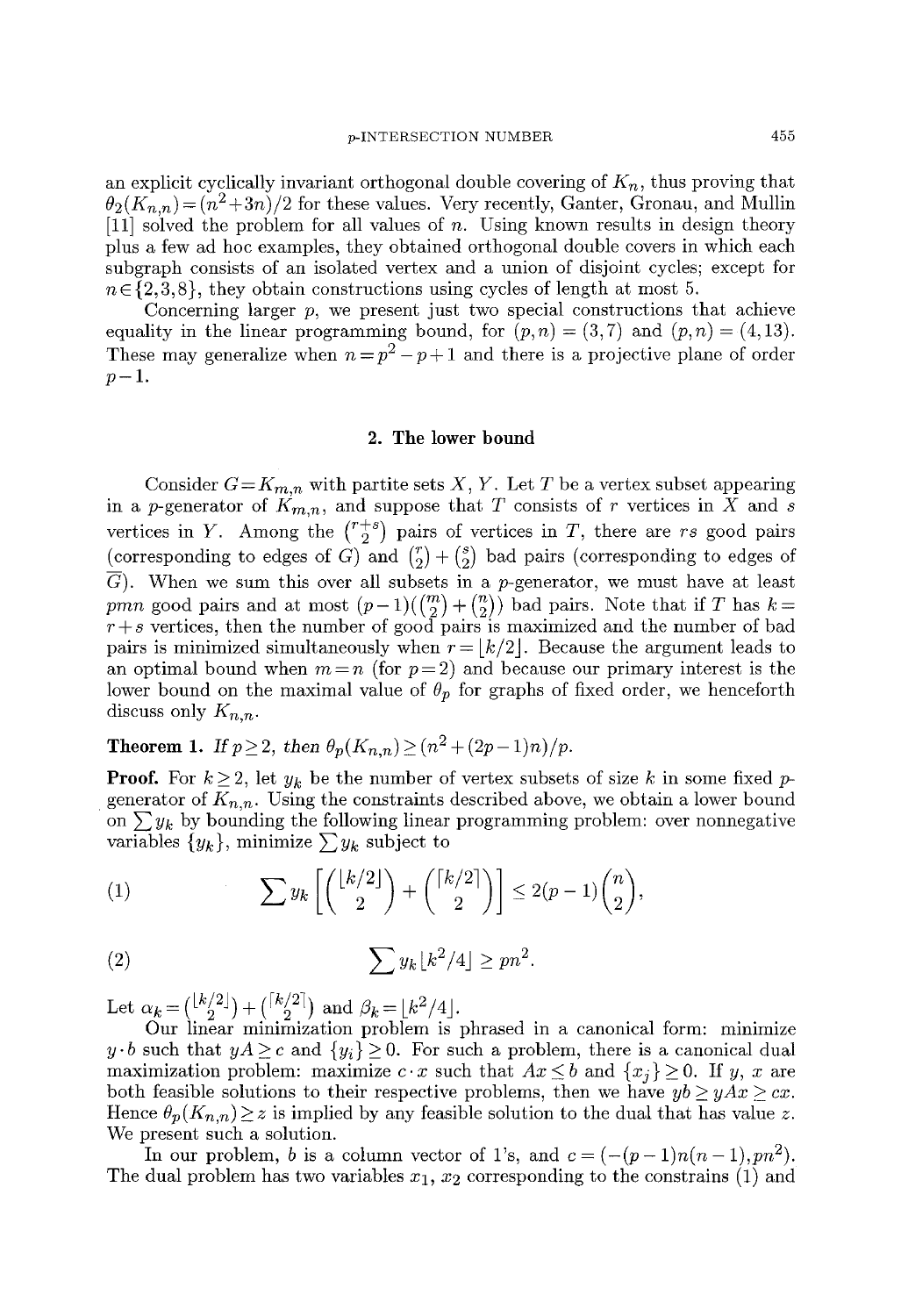(2), and it has a constraint for each minimization variable  $y_k$ . The problem is to maximize  $x_2pn^2 - x_1(p-1)n(n-1)$  such that  $x_1, x_2 \ge 0$  and  $x_2\beta_k = x_1\alpha_k \le 1$  for  $k \geq 2$ . We choose  $x_1 = (2p-1)/p(p-1)$  and  $x_2 = 2/p$ . The value of this solution is  $2n^2 - (2p-1)n(n-1)/p = (n^2 + (2p-1)n)/p$ , so it suffices to show that this solution is feasible. Consider constraint k, and let  $r = \lfloor k/2 \rfloor$ . We have  $\alpha_k = (r-1)/r\beta_k$ and  $\beta_k = r(k-r)$ . Substituting in these values and those of  $x_1, x_2$ , we must show  $2r(k-r) - (2p-1)(p-1)^{-1}(r-1)(k-r) \leq p$ , or  $(2p-1-r)(k-r) \leq p(p-1)$ . Since  $k-r = |k/2|$ , we have  $k-r \leq r$ , and it suffices to show  $(2p-1-r)r \leq p(p-1)$ . Since  $(2p-1-r)+r=p+(p-1)$ , this holds for every value of r not satisfying  $p-1 < r < p$ , which covers all integers.

To show that the bound of the theorem above is the best possible bound from the linear program and is potentially achievable, we exhibit a solution to the minimization problem that has the same value as the solution  $(x_1,x_2)$  given above to the maximization problem. The argument given for feasibility of the dual solution also shows that the kth constraint holds with equality if and only if k is  $2p$  or  $2p-2$ . The complementary slackness theorem of linear programming then implies that a solution to the min problem that has the same value must have  $y_k =$ 0 for  $k \notin \{2p, 2p-2\}$ . (In actuality, the dual solution above was obtained from the min solution below using this method.)

This leads us to set all  $y_k = 0$  except  $y_{2p-2} = pn$  and  $y_{2p} = (n^2(p-1)^2n)/p$ . We show below that the constraints (1), (2) hold with equality and the solution is thus feasible. The value of this solution is  $(n^2 + p^2n - (p-1)^2n)/p = (n^2 + (2p-1)n)/p$ . However, the nonnegativity constraint for  $y_{2p}$  requires  $n \ge (p-1)^2$ , so for  $n <$  $(p-1)^2$  the bound of the theorem is probably not best possible. Indeed, Füredi [9] (and independently Eaton, Gould, Rödl [5]) has proved the alternative lower bound  $\theta_p(K_{n,n}) \ge (n+p-1)^2/p$ , which exceeds  $(n^2+(2p-1)n)/p$  when  $n < (p-1)^2$ .

With the values specified, the left side of (1) becomes  $pn[2\binom{p-1}{2}] + (n^2 (p-1)^2)n[2\binom{p}{2}]=n(p-1)[p(p-2)+n-(p-1)^2]$ . Substracting the right side leaves  $n(p-1)[p(p-2)+1-(p-1)^2] = 0$ . For (2), the left side is  $pn(p-1)^2+(n^2-1)^2$  $(p-1)^2n)p^{-1}p^2 = pn[(p-1)^2 + n - (p-1)^2] = pn^2$ , which equals the right side.

This solution to the minimization problem narrows the search for constructions achieving equality in the bound.

# **3. Equivalent design problem for**  $p=2$

The solution to the linear programs places considerable restriction on 2 generators of  $K_{n,n}$  having size  $(n^2+3n)/2$ , which we call *perfect* 2-generators. A perfect 2-generator must consist of exactly 2n 2-sets and  $n(n-1)/2 = {n \choose 2}$  4-sets, each set having half its vertices on each side. We reduce the existence of such a collection of vertex sets to an equivalent graph design problem, for which we exhibit solutions for special congruence classes of  $n \mod 12$ .

*A orthogonal double covering* of (the labeled complete graph) *Kn* is a collection of n subgraphs, each consisting of  $n-1$  edges, such that the maximum degree of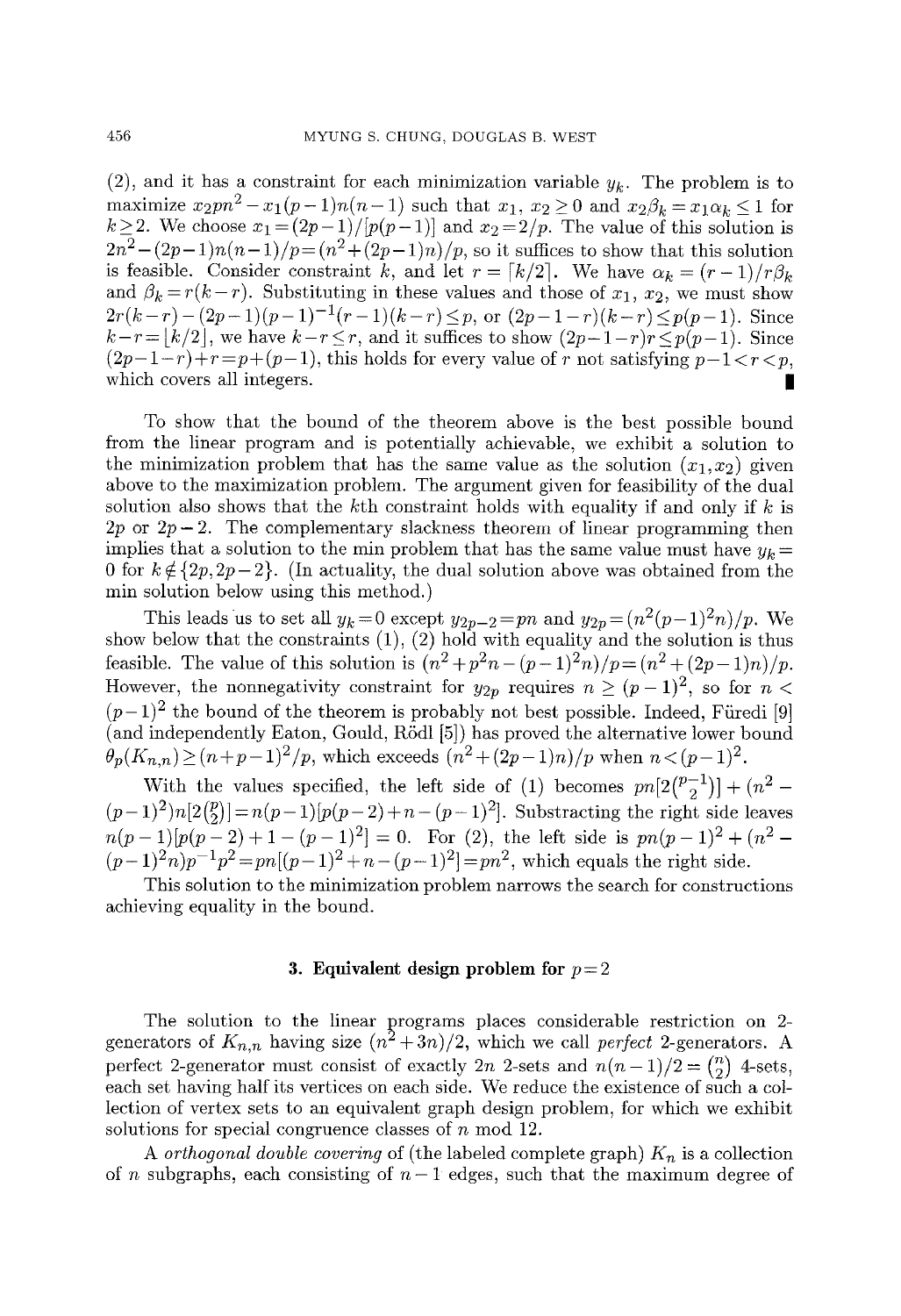each subgraph is two and each pair of subgraphs shares exactly one edge. The use of the word "double" in this term arises from the following lemma.

**Lemma 1.** If  $G_1, \ldots, G_n$  are  $n-1$ -edge subgraphs of  $K_n$  such that each pair shares *exactly* one *edge,* then each *edge* appears in *exactly two subgraphs.* 

**Proof.** Counting by pairs of subgraphs, there are  $\binom{n}{2}$  edge-intersections between subgraphs. Let us count this also by edges of  $K_n$ . If e appears in  $t(e)$  subgraphs, then e contributes  $\binom{t(e)}{2}$  edge-intersections to the total. We have  $\binom{n}{2} = \sum_{e} t(e)[t(e) -$ 1]/2 and  $\sum_{e} t(e) = n(n-1)/2$ . Since the sum of squared numbers with fixed sum is minimized precisely when they are equal, the summation has value at least  $\binom{n}{2}$ , with equality if and only if each edge is in two subgraphs.

Now we reduce the perfect 2-generator problem to the orthogonal double covering problem.

**Theorem 2.**  $K_{n,n}$  has a perfect 2-generator if and only if  $K_n$  has a orthogonal *double covering.* 

**Proof.** Suppose  $K_{n,n}$  with partite sets X, Y has a perfect 2-generator T. As noted above, each set in  $\mathbf T$  must be half in X and half in Y. The  $\binom{n}{2}$  4-sets generate  $\binom{n}{2}$  pairs in X. No pair of vertices in X can appear in two sets of T, so each pair appears in exactly one 4-set of  $T$ . The same argument holds for  $Y$ , so the 4-sets establish a bijection  $f$  between the pairs in  $X$  and the pairs in  $Y$ . Furthermore, since the total count of good pairs is exactly  $2n^2$  from the  $2n$  2-sets  $\binom{n}{2}$  4-sets, no  $x \in X$  and  $y \in Y$  can appear together in three sets of **T**.

Let  $X^i$ ,  $Y'$  denote the complete graphs with vertex sets  $X$ ,  $Y$ . Let  $E_x$  denote the edges of X' incident to  $x \in X$ . Consider the edges  $f(E_x)$  in Y'. If any three edges of  $f(E_x)$  are incident to a single vertex  $y \in Y$ , then x, y appear together in three of the 4-sets in **T**. Hence  $\{f(E_x): x \in X\}$  is a collection of n subgraphs of Y', each having  $n-1$  edges and maximum degree 2. Furthermore, by construction each edge  $e \in E(Y')$  is in exactly two of these subgraphs, corresponding to the endpoints of  $f^{-1}(e)$ . Indeed, the stronger condition of orthogonality holds, for if  $e_1, e_2 \in$  $f(E_{x_1}) \cap f(E_{x_2})$ , then both  $f^{-1}(e_1)$  and  $f^{-1}(e_2)$  are incident to  $x_1$  and  $x_2$ .

Conversely, given an orthogonal double covering of  $Y'$ , we can label the subgraphs arbitrarily by the elements of X and define  $g(e)$  for  $e \in E(Y')$  to be the edge of X' whose endpoints are the two labels on e. The  $\binom{n}{2}$  4-sets in the perfect 2-generator are then the sets obtained by taking the endpoints of e and the endpoints of  $g(e)$ , for each e. The properties of double covering imply that each good pair *xy* appears at most twice. Since there are  $2n(n-1)$  good pairs, the 2-generator is completed by adding  $2n$  2-sets.

### **4. Upper bound constructions for**  $p=2$

For  $p=2$ , we seek constructions of orthogonal double coverings of  $K_n$ . In fact, these abound, but it is not easy to describe a construction that works for all  $n$ . One desirable property for the subgraphs in the covering is cyclic invariance.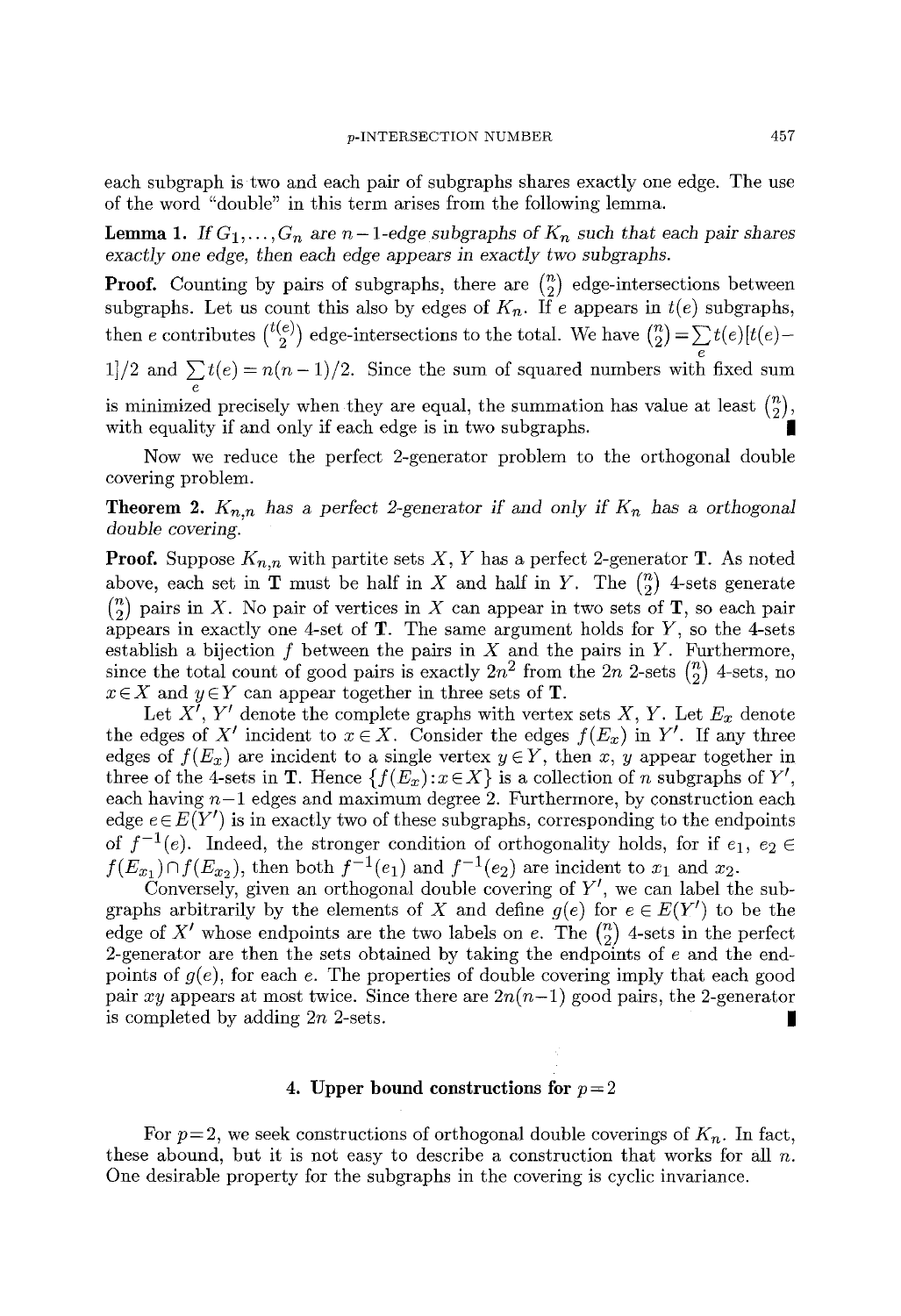Let the vertices of  $K_n$  correspond to the integers modulo n, and let the *length* of edge *ij* be  $|j-i|$ . Let the kth *displacement class* of  $E(K_n)$  be the edges of length k; there are  $\lceil (n-1)/2 \rceil$  displacement classes of size n, and if n is even there is one class of size  $n/2$ . We seek solutions that are invariant under cyclic (rotational) symmetry. This means we need only seek one "fundamental" subgraph of  $K_n$ . It must have maximum degree 2, and it must have 2 edges of each displacement class, except one edge of class  $n/2$  if n is even. In addition, let the kth *delay* of such a subgraph be the rotational distance between its two edges of length  $k$ ; we take the convention that the delay for length  $n/2$  is  $n/2$  if n is even. A fundamental subgraph rotates to form an orthogonal double covering if and only if the delays are the distinct integers  $1, \ldots, \lfloor n/2 \rfloor$ . In particular, the *i* th rotation and *j* th rotation share an edge of length  $k$  if and only if the delay for the  $k$ th displacement class is  $|j-i|$ .

**Theorem 3.** *If*  $n \equiv 1,5 \mod 6$ , *then*  $K_n$  *has a cyclically symmetric orthogonal double covering, and*  $\theta_2(K_{n,n}) = (n^2 + 3n)/2$ .

**Proof.** Viewing the vertices (congruence classes) as  $0, \pm 1, \ldots, \pm (n-1)/2$ , let the  $n-1$ edges of the fundamental subgraph be  $\{(i,2i)\}\)$ . Note that 0 belongs to no edges. Each other vertex is the "initiator" i of exactly one edge  $(i, 2i)$ . Maximum degree 2 holds as long as no vertex is the "terminator" of one edge from each direction. This would require  $2i \equiv 2(-j) \mod n$ , where  $1 \le i, j \le (n-1)/2$ , which is impossible since n is odd.

For  $1 \leq i \leq (n-1)/2$ , the two edges  $(i,2i)$  and  $(-i,-2i)$  have length i, and the delay between the them is  $3i$ , which can also be viewed as  $n-3i$ . If the delays are not distinct, then we have  $3i = n-3j$ , which impossible when n is not divisible by 3.

**Theorem 4.** If  $n \equiv 2,10 \mod 12$ , then  $K_n$  has a cyclically symmetric orthogonal *double covering, and*  $\theta_2(K_{n,n}) = (n^2 + 3n)/2$ .

**Proof.** View the vertices (congruence classes) as  $\{0, \ldots, n-1\}$ . Let  $d_k$  denote the delay specified between the two edges of length k; we choose  $d_k = n/2 - k$  for  $1 \leq$  $k < n/2$  (for  $k = n/2$  there is only one edge). Let  $p_k$  denote the "starting vertex" for the first edge of length k; we choose  $p_k = 3k$ . Thus we are choosing the edges  $(p_k, p_k + k)$  and  $(p_k + d_k, p_k + d_k + k)$ . Since we have enforced distinct delays by construction, it suffices to show that every vertex is used at most twice.

Think of  $\{p_k\}$ ,  $\{p_k+k\}$ ,  $\{p_k+d_k\}$ , and  $\{p_k+d_k+k\}$  as columns of numbers, with row indexed by  $k$ . Call these columns  $A, B, C, D$ , respectively. Note that row  $n/2$  has only the two numbers  $3n/2$  and  $4n/2$  (i.e.,  $n/2$  and 0); all others have four numbers. The successive entries in the columns change by  $-1$ , 3, 2, 3, respectively. Since there are at most  $n/2$  entries in a column and  $n/2$  is not divisible by 3, no column has a repeated entry.

Given our choices for  $d_k$  and  $p_k$ , the formulas for row k in the four columns are  $3k$ ,  $4k$ ,  $2k+n/2$ ,  $3k+n/2$ , respectively. We claim no value appears in column A and column D; otherwise, we have  $3i=3j+n/2$ , but  $n/2$  is not a multiple of 3. Similarly, no value appears in column B and column C; otherwise, we have  $4i =$  $2j + n/2$ , but  $n/2$  is not a multiple of 2. Hence each vertex appears at most once in columns  $A$  and  $D$  and once in columns  $B$  and  $C$ , and the construction has the desired properties.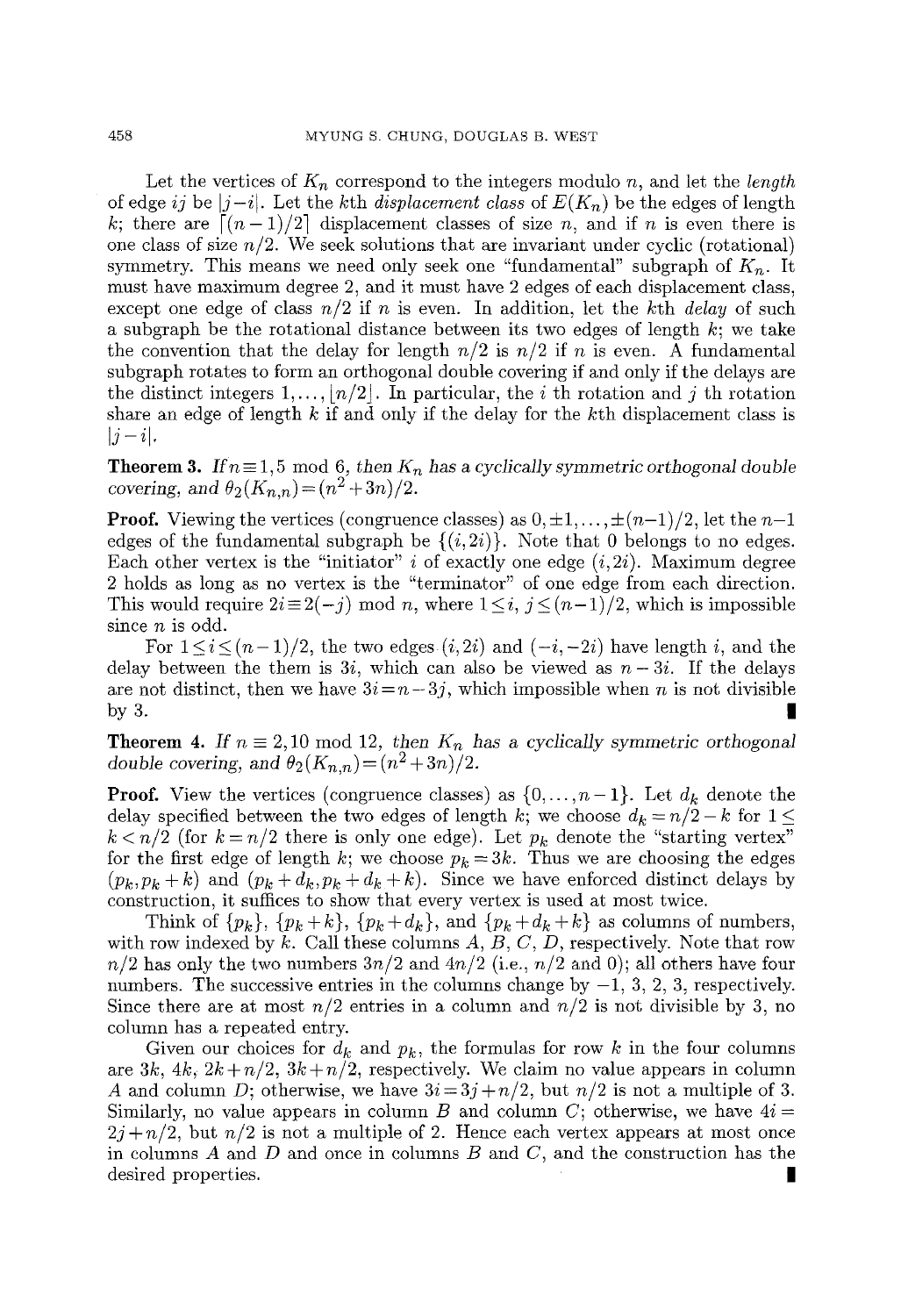Discovery of a cyclically invariant orthogonal double covering is equivalent to finding distinct values  $d_k$  and suitable values  $p_k$  such that the resulting array of four columns contains each congruence class at most twice. By shifting the congruence classes by *n/2* and looking at the other edge of each class as the starting edge, the fundamental subgraph generated by Theorem 4 can also be obtained by using  $d_k =$  $k + n/2$  and  $p_k = 2k$ . The fundamental subgraph in Theorem 3 can be obtained by  $d_k = n - 3k$  and  $p_k = k$ .

## 5. Constructions for larger  $p$

We briefly mention some ideas for larger  $p$ . We seek to achieve the bound  $(n^2 + (2p-1)n)/p$ . If the sets in the p-generator are viewed as blocks, the linear program says that a construction achieving the bound must have  $\frac{n^2 - n(p-1)^2}{p}$ blocks of size  $2p$  and *pn* blocks of size  $2p-2$ .

Consider the case  $n=p^2-p+1$ ; the requirement becomes n blocks of size 2p and *pn* blocks of size  $2p-2$ . Let  $X=x_1,\ldots,x_n$  and  $Y=y_1,\ldots,y_n$ , by the counting argument, we must have each pair  $x_i x_j$  with  $i \neq j$  appearing together in exactly  $p-1$  blocks, and each pair  $x_iy_i$  appearing together in exactly p blocks. It seems likely that this structure exists when there exists a projective plane of order  $p-1$ ; we have completed the construction for  $p=3$  and  $p=4$ .

Suppose there exists such a plane with points  $\{1,\ldots,n\}$ . The plane consists of n lines, each containing exactly  $p$  points, such that every point is on  $p$  lines, every pair of lines has one common point, and every pair of points appears together on one line. Form copies of the plane on  $X$  and on  $Y$ ; given a line  $L$  in the plane, we have corresponding lines  $\{x_i : i \in L\}$  and  $\{y_i : i \in L\}$ . We form *n* blocks of size 2*p* by taking, for each line  $L$ , the union of the lines in X and Y corresponding to  $L$ . This contributes one copy of each bad pair,  $p$  copies of each good pair  $x_i y_i$ , and one copy of each good pair  $x_i y_j$  for  $i \neq j$ .

The blocks of size  $2p-2$  must have  $p-1$  elements in each of X and Y. Let S be the collection of sets obtainable by deleting one element from a line in  $L$ , and let  $S(X)$ ,  $S(Y)$  be the corresponding collections from X and Y. The pn "half-blocks" from X are the elements of  $S(X)$ ; those from Y are the elements of  $S(Y)$ . Since each bad pair appears together in one line, this contributes exactly  $p-2$  copies of each bad pair, regardless of how the half-blocks are matched. It remains only to match up the half-blocks such that each pair  $x_i y_i$  never appears in matched halfblocks, and each pair  $x_i y_j$  with  $i \neq j$  appears together in exactly  $p-1$  matched half-blocks. Since there are  $pn(p-1)^2$  appearances of XY pairs in any matching and we have requested  $n(n-1)(p-1)$  pairs, this exhausts the pairs exactly.

It remains only to define a permutation  $\sigma$  of **S** such that  $S \cap \sigma(S) = \emptyset$  for all  $S \in \mathbf{S}$  and for each ordered pair i,  $i \in [n]$  there are exactly  $p-1$  elements S in S such that  $i \in S$  and  $j \in \sigma(S)$ .

We have done this for  $p=3$  and  $p=4$ , though the constructions we give below are described more explicitly. In particular, the lines of a projective plane can be described cyclically using difference sets. A *perfect cyclic difference set* of order  $p-1$  is a collection of p congruence classes mod  $p^2-p+1$  such that the  $p(p-1)$ pairwise difference are incongruent. (Of course, 0 is the class omitted.) Such sets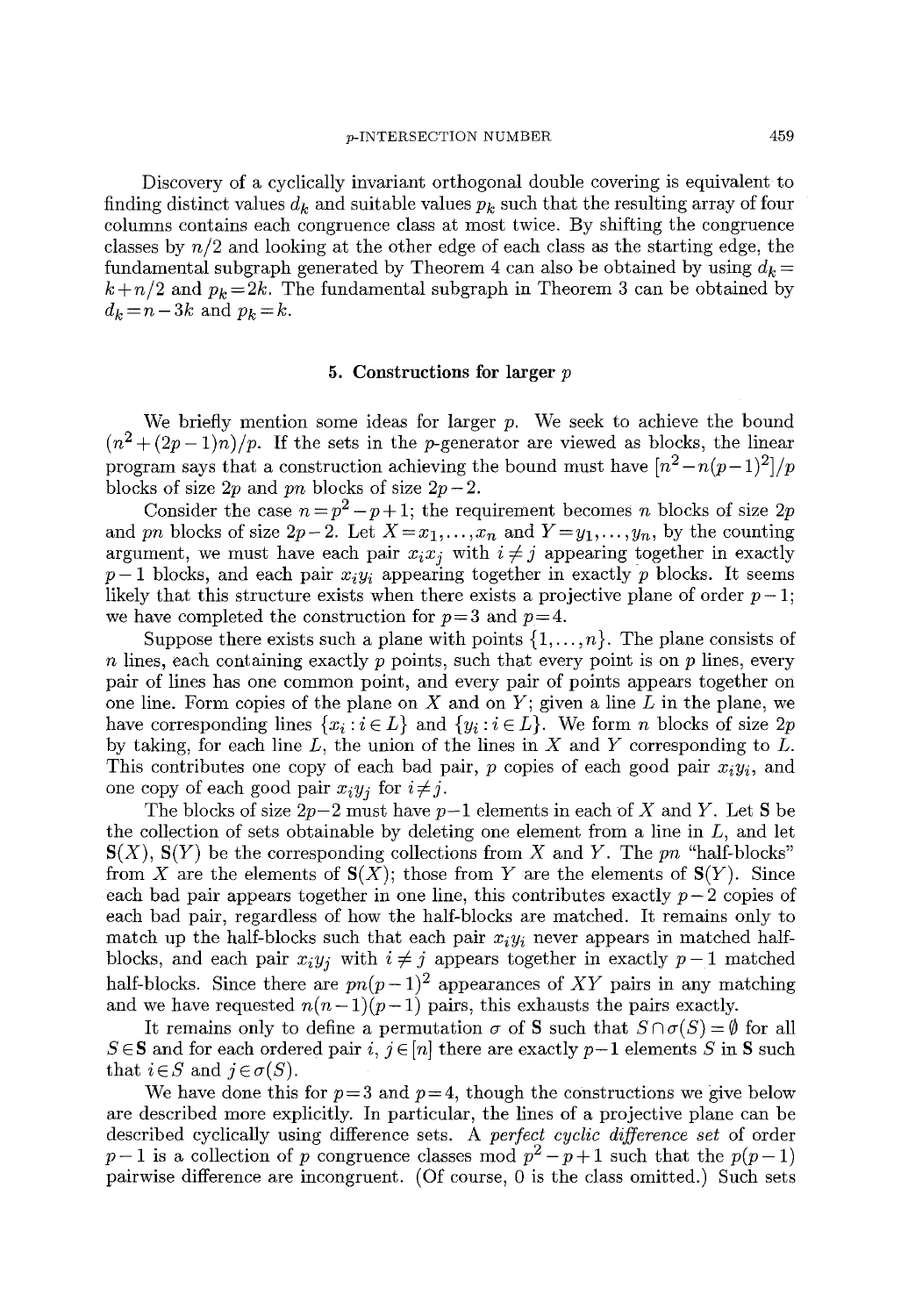exist whenever there is a projective plane of order  $p-1$ , and the *n* translates of the difference set give the lines of a projective plane. Examples include  $\{0,1,3\}$  for  $p=$ 3 and  $\{0,1,3,9\}$  for  $p=4$ .

We can seek a cyclically invariant  $\sigma$ , such that  $\sigma(S')$  is the translate of  $\sigma(S)$ when S' is the translate of S. The result for the blocks of size  $2p-2$  will be *pn* blocks in  $p$  classes of size  $n$  that are close under cyclic permutation of the indices. For  $p = 3$  with elements modulo 7, such classes are generated by  $\{(05 \mid 23), (23 \mid$ 14),  $(14 | 05)$ , for example. Here the first two elements are chosen from X, the last two from Y. For  $p=4$ , with elements modulo 13, we list below various ways to generate these cyclic classes (with  $T = 10$ ,  $E = 11$ ,  $W = 12$ ), but not using the technique described above. Our blocks of size  $2p - 2$  come in p cyclic classes and consists of matched half-blocks with the desired covering properties on the pairs, but the half-blocks are not obtained by deleting elements from the lines generated by 0139. Of course, because the covering multiplicities are symmetric, the lines of any projective plane can be used for the blocks of size 2p.

 $\{(014 \mid 8EW), (016 \mid 257), (035 \mid 268), (046 \mid 9T2)\}$ 

 $\{(034 \mid 569), (016 \mid 48T), (035 \mid EW4), (046 \mid E13)\}$ 

 $\{(034 \mid 569), (056 \mid W14), (025 \mid TW3), (026 \mid 49T)\}\$ 

 $\{(014 \mid 8EW), (056 \mid 9E2), (025 \mid 167), (026 \mid 358)\}\$ 

The conjecture that this can be done when a projective plane exists was made also by Füredi [9]. He obtained the exact value of  $\theta_p(K_{n,n})$  for  $n = (p-1)^2$  when a projective plane of order  $p-1$  exists, using two copies of the blocks in the affine plane (and more generally for higher dimensions and multipartite graphs). With the affine plane, the desired coverage of pairs occurs more simply.

# **References**

- [I] B. ALSPACH, K. 'HEINRICH, and G. LIU: Orthogonal factorizations of graphs, in: *Contemporary Design Theory: A collection of Surveys* (J. Dinitz and D. Stinson, eds.), (Wiley 1992), 13-40.
- [2] F. E. BENNET, and L. Wu: On minimum matrix representation of closure operations, *Discrete AppI. Math.* 26 (1990), 25-40.
- [3] R. C. BRIGHAM, R. D. DUTTON, and F. R. MCMORRIS: On the relationship between p-edge and p-vertex clique covers, *Vishwa Intl. J. Graph Theory* 1 (1992), 133- 140.
- [4] J. DEMETROVICS, Z. FÜREDI, and G. O. H. KATONA: Minimum matrix representation of closure operations, *Discrete Appl. Math.* **11** (1985), 115-128.
- [5] N. EATON, R. J. GOULD, and V. RODL: On p-intersection representations, preprint.
- [6] P. ERDŐS, A. GOODMAN, and L. PÓSA: The representation of a graph by set intersections, *Canad. J. Math.* 18 (1966), 106-112.
- [7] P. FRANKL and V. RODL: Near perfect coverings in graphs and hypergraphs, *Europ. J. Comb.* 6 (1985), 317-326.
- [8] Z'.' Fi)REDI: Matchings and covers in hypergraphs, *Graphs and Combinatories 4*  (1988), 115-206.
- [9] Z. FOREDI: A random representation of the complete bipartite graphs, submitted.